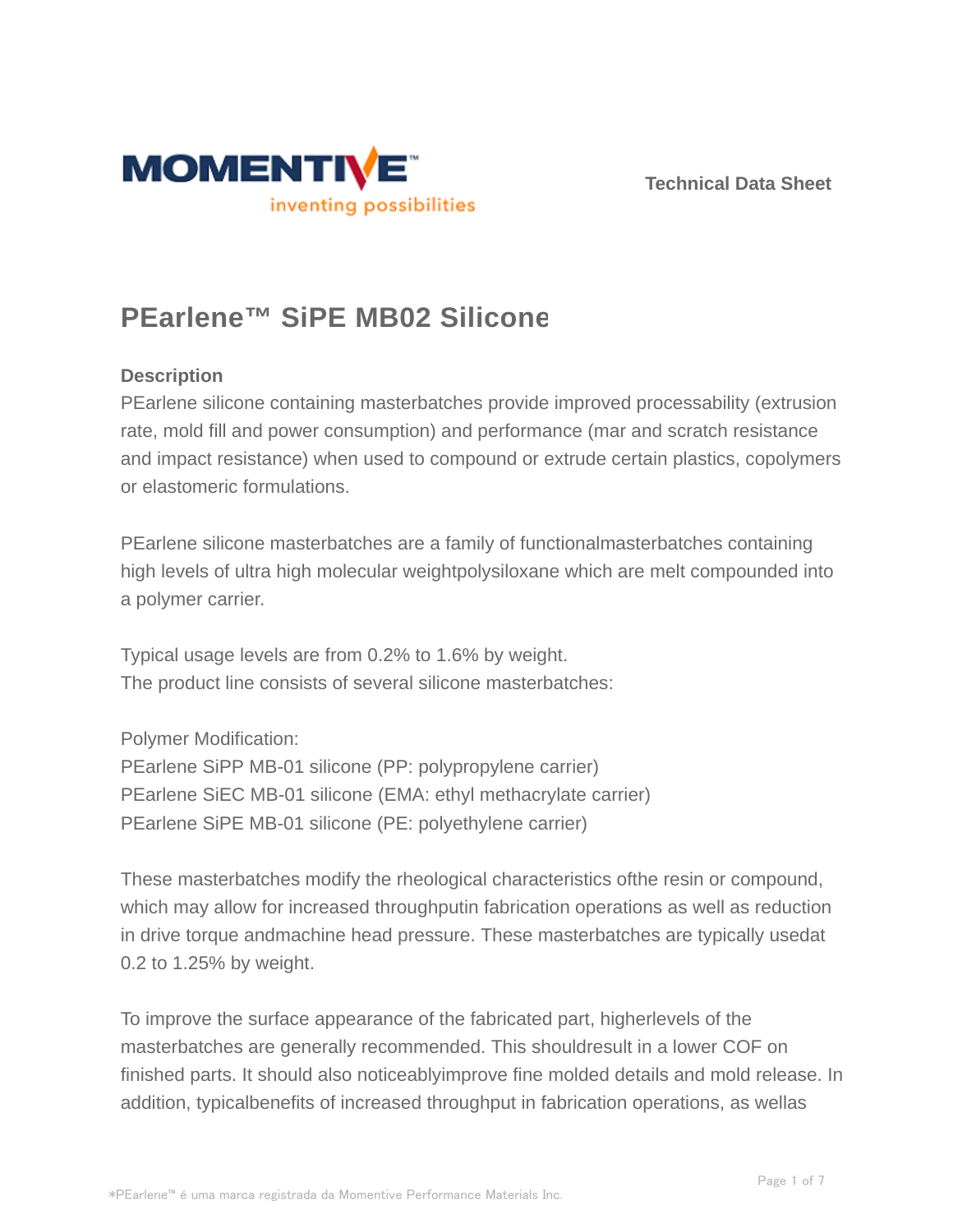reduction in drive torque and head pressure, may allow for asavings in manufacturing variable costs.

Select the carrier compatible with your formulation or check withMomentive Performance Materials for detailed information.

#### **Key Features and Benefits**

- Excellent curl memory, even in high humidity, for longlasting PEarlene silicone containing masterbatches:
- Improved lubricity of fabricated part
- Improved mar resistance
- Improved scratch resistance
- Improved impact resistance
- Increased fabrication line throughput
- Reduced extrusion drive load
- Reduced extruder head pressure
- Increased time between cleanup of extruder, die and mold
- Reduced energy usage in processing

## **Typical Physical Properties**

| Form                              | Uniform, free flowing pellets                                                                                  |  |
|-----------------------------------|----------------------------------------------------------------------------------------------------------------|--|
| <b>Description</b>                | Off white, free from foreign materials                                                                         |  |
| Nominal density (gm/cc) at 20°C   | $.94 - .96$                                                                                                    |  |
| $MFI$ (190°C $@$ 2.16 Kg)         | 18.0 g/10 min(PEarlene SiEC MB-01)<br>13.8 g/10 min(PEarlene SiPE MB-01)<br>9.64 g/10 min(PEarlene SiPP MB-01) |  |
| Typical Usage Levels, % by weight | $0.2$ to 1.6                                                                                                   |  |
| Active Ingredients, %             | 50 typically (40 on EMA carrier)                                                                               |  |
| Boiling Point, °C                 | >300                                                                                                           |  |
| Odor                              | <b>Essentially odorless</b>                                                                                    |  |
| Solubility in water               | Insoluble                                                                                                      |  |
| Flashpoint, °C                    | >200 (liquid component)                                                                                        |  |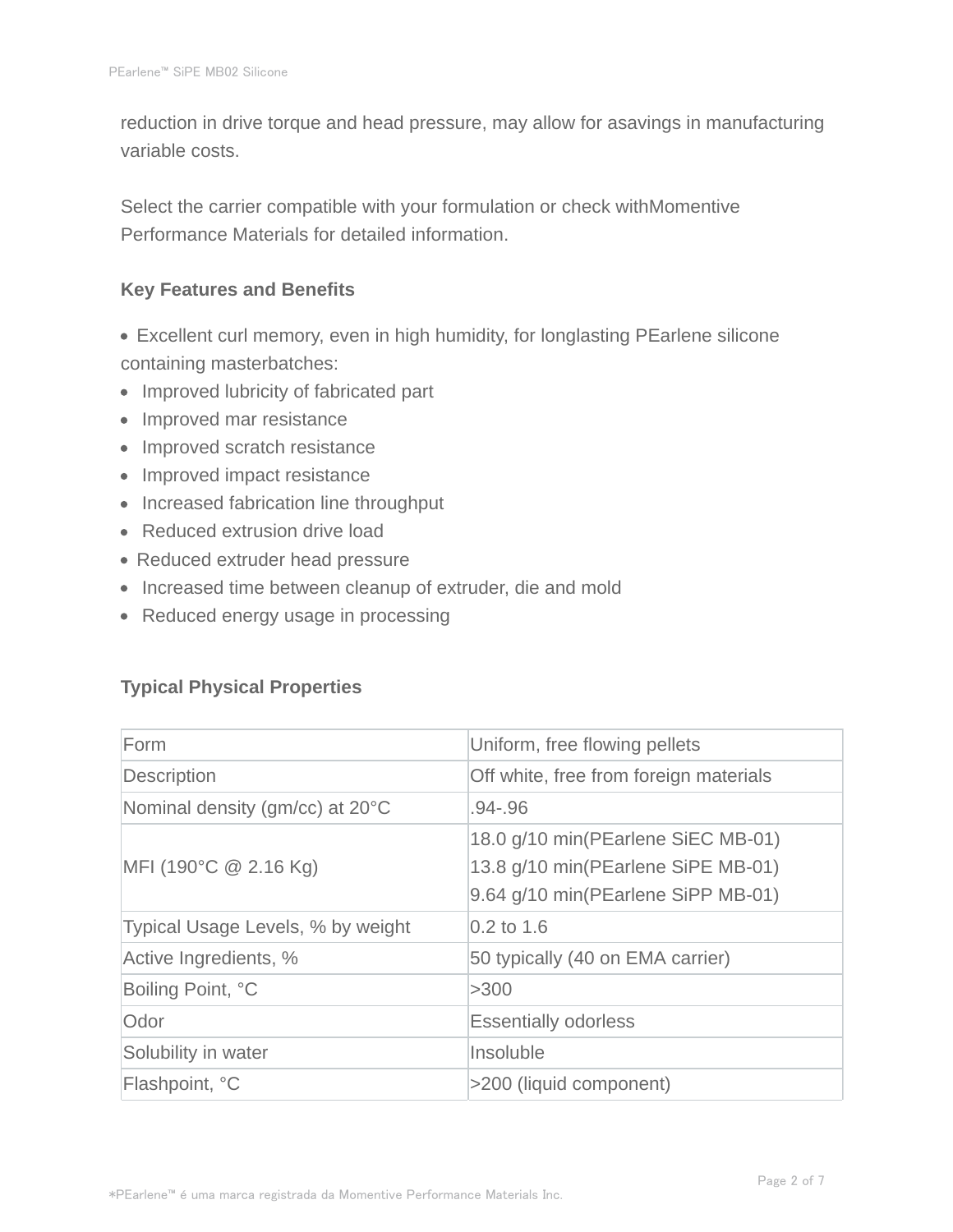| Melting Point, °C | 70 (EMA carriers)   |
|-------------------|---------------------|
|                   | $100$ (PE carriers) |

See MSDS (SDS) and final Technical Bulletin for additional details. Some physical properties may be estimated.

# **Potential Applications**

PEarlene silicone masterbatches may be excellent candidates for consideration in compounding operations and extrusion based fabrication processes including: wire, cable and pipe extrusion; injection and compression molding; blown and cast film; foaming operations (closed and open cell as well as structural); thermoforming; roto molding etc.

These masterbathes are believed to be effective in polyolefins (PP, PE and their copolymers, PVC, PS, SAN, Nylon, PC and ABS).

Generally, the PEarlene silicone masterbatches can be added to the resin or compound during the final melt extrusion or fabrication step. The additive must be homogeneously mixed with the resin or compound in the melt process to yield the full cost effective benefit of the additive. Compounds containing PEarlene silicone masterbatches may be available from your resin or compound supplier.

Compound manufactures can add the masterbatches during continuous or batch melt compounding operations.

Improper mixing or the use of the wrong type or wrong level of additive will not result in the expected performance enhancements.

# **Product Usage**

The PEarlene family of silicone based masterbatches are free flowing, dry, pelleted materials which may be excellent candidates for consideration in formulating into a variety of resin based compounds. The product contains no halogens. The ultra high molecular weight polysiloxanes have been shown to be effective in various applications. The product is used by blending and/or adding to resin or fully or partially formulated compounds and then melt processed. It is critical that the processing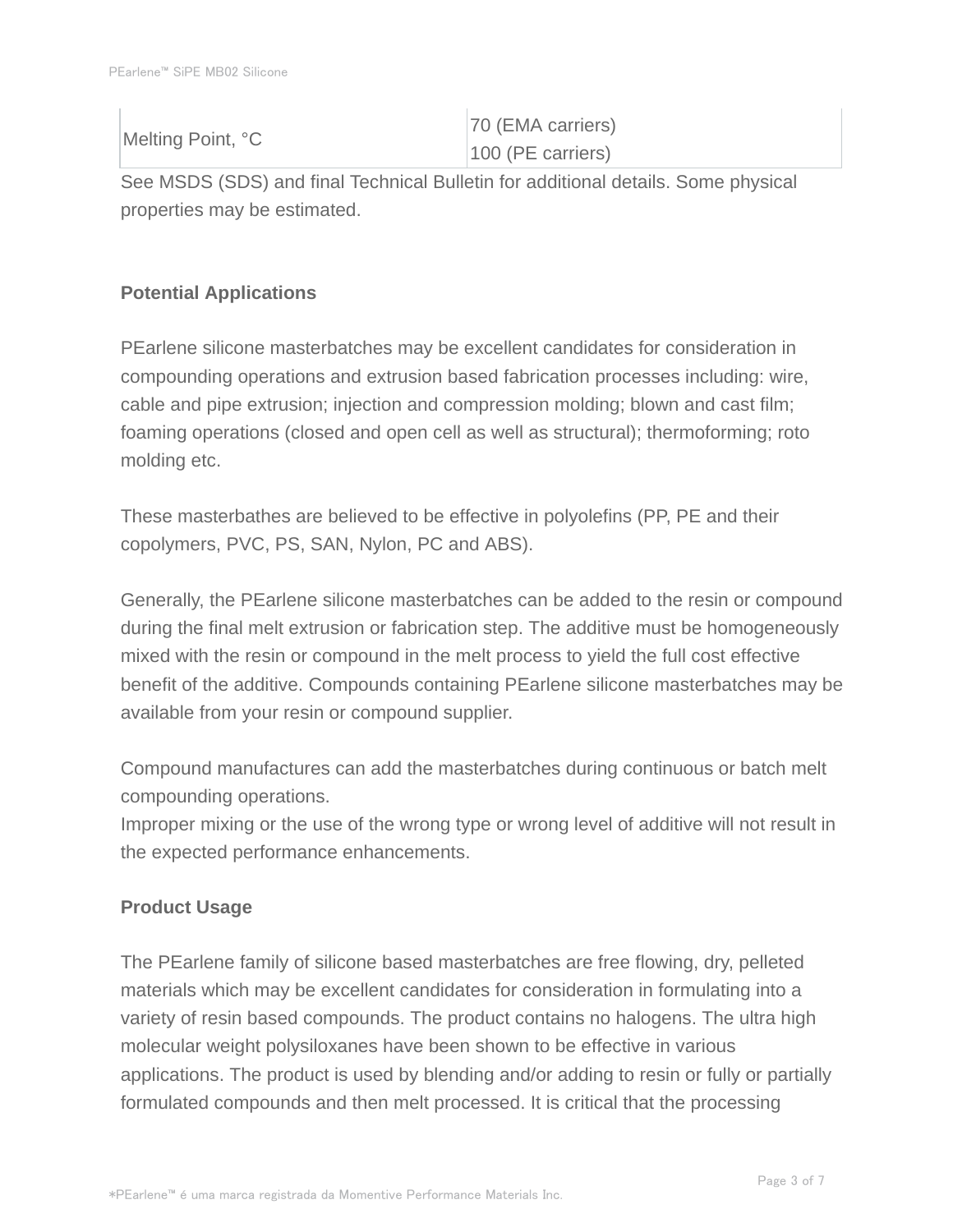provides a homogenous distribution of the masterbatch in the final resin or compound. The melt processing typically can be accomplished employing the same fabrication conditions normally used for the base compound. Unmodified conventional handling and processing equipment has been used for this step.

The product is essentially odorless and colorless (though some grades are off white). The product will not normally affect the odor or color of the material it is added to especially after final fabrication.

At low addition levels of PEarlene silicone masterbatches (PEarlene SiPE MB-01 silicone, PEarlene SiPP MB-01 silicone and PEarlene SiEC MB-01 silicone), between 0.2% to 1.25% by weight, the resin and/or compound will typically be rheologically modified which may result in an improvement in flow. This may allow for better mold flow and fill, replication of fine mold details with more precision and easier part release without the need for a separate mold release agent. Parts made with these masterbatches are generally less subject to warpage. The process should benefit from an increase in throughput and a reduction in machine torque and pressure, and may thereby lower manufacturing variable costs.

With addition of PEarlene silicone masterbatches (PEarlene SiPE MB-01 silicone, PEarlene SiPP MB-01 silicone and PEarlene SiEC MB-01 silicone) typically the COF of the final part will be improved, the surface finish will be enhanced, and the abrasion resistance and the mar resistance of the fabricated part will be enhanced.

Generally, the tensile and elongation properties of the final products will only be slightly effected by the PEarlene silicone masterbatches even at the highest recommended level of addition and the impact resistance will be improved especially at low temperatures.

#### **Patent Status**

Standard copy to come **Product Safety, Handling and Storage**

Standard copy to come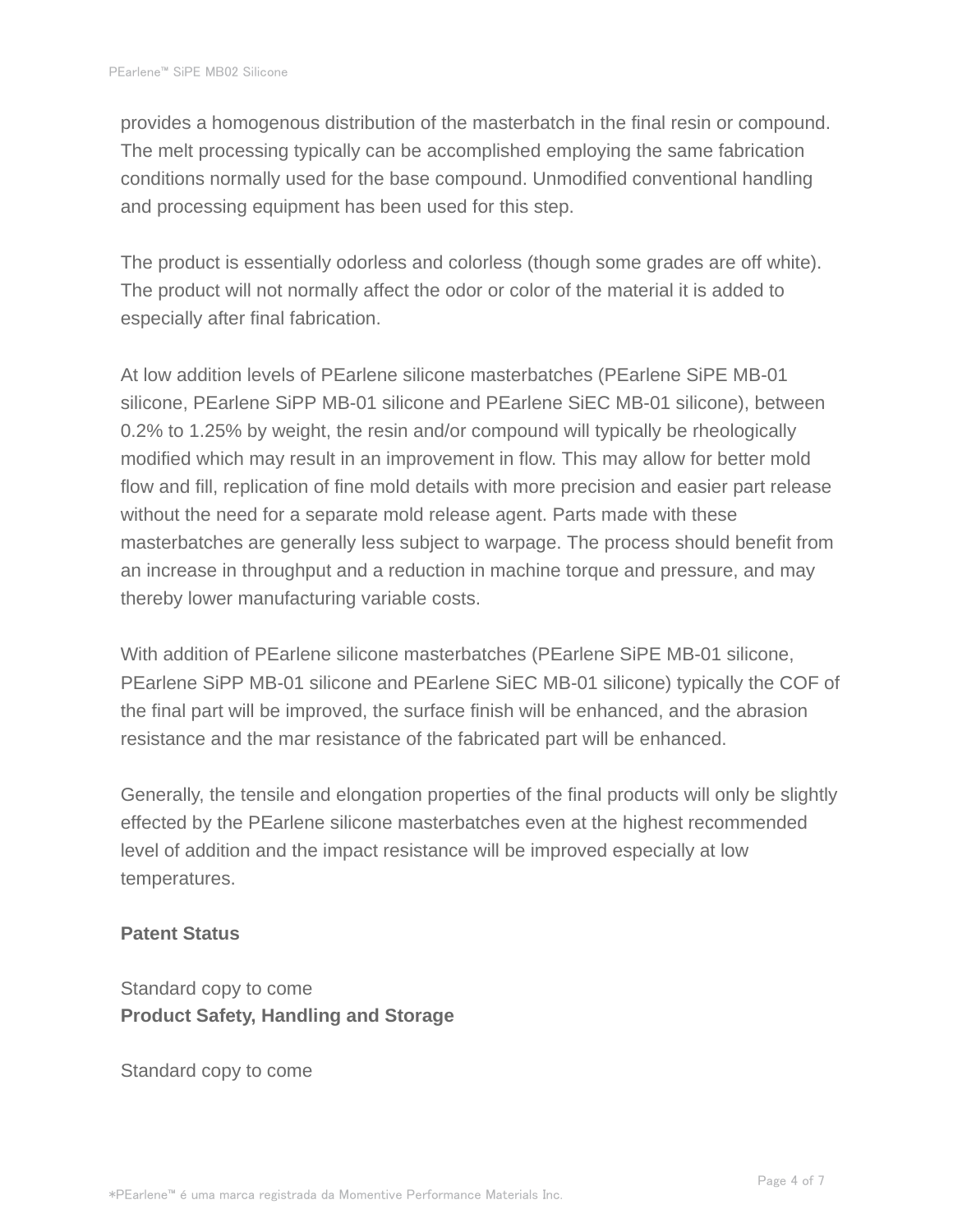#### **Processing Recommendations**

The family of PEarlene silicone based masterbatches are added to the formulation and typically processed on conventional equipment under the same processing conditions recommended for the base resins and/or compounds. No special conditions or process modifications are generally required. However, the PEarlene silicone masterbatches must be melt processed under conditions which will assure a high level of homogeneity in the final product. These ultra high molecular weight based polysiloxane based masterbatches may prevent screw slippage.

It should be noted that it might be necessary to increase the extrusion speed and reduce machine temperature settings to get the full benefit of the additional throughput which may be available when using these masterbatches. The process may also benefit from less frequent shut downs for screw, screen, die and tooling cleanup. In addition the cleaning of machine parts will generally require less time and effort. Patent Status Nothing contained herein shall be construed to imply the non existence of any relevant patents or to constitute the permission, inducement or recommendation to practice any invention covered by any patent, without authority from the owner of the patent. Product Safety, Handling and Storage Customers

#### **Limitations**

Standard copy to come

# **Contact Information** Email commercial.services@momentive.com

#### **Telephone**

| <b>Americas</b>        | <b>Latin America</b> | <b>EMEAI- Europe, Middle</b><br>East, Africa & India | <b>ASIA PACIFIC</b> |
|------------------------|----------------------|------------------------------------------------------|---------------------|
| +1 800 295 2392 Brazil |                      | <b>Europe</b>                                        | China               |
| Toll free*             | +55 11 4534 9650     | +390510924300                                        | 800 820 0202        |
| +704 805 6946          | <b>Direct Number</b> | Direct number                                        | Toll free           |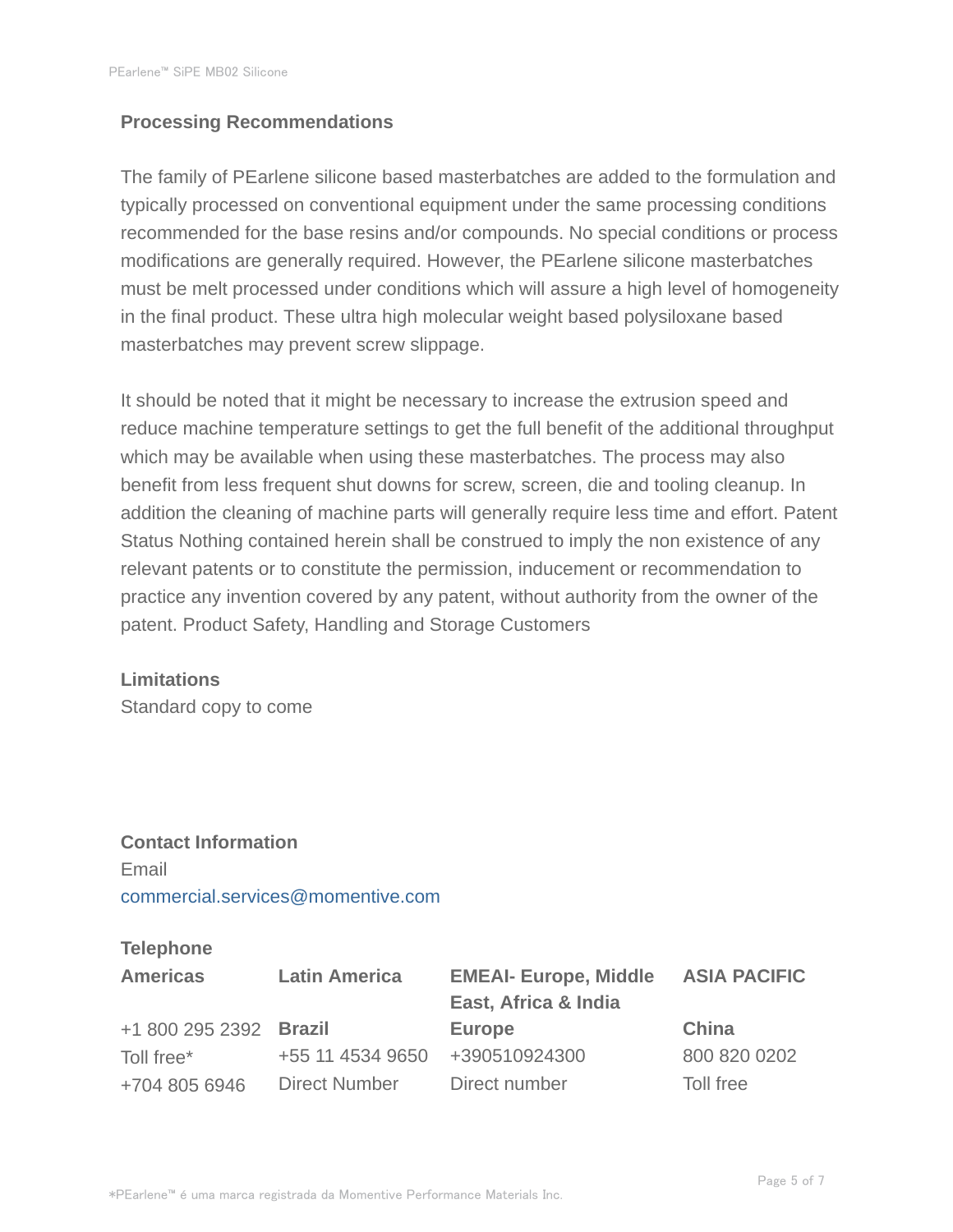|                      |                           | +86 21 3860 4892 |
|----------------------|---------------------------|------------------|
|                      |                           | Direct number    |
| <b>Mexico</b>        | India, Middle East &      | Japan            |
| +52 55 2169 7670     | <b>Africa</b>             | +81 3 5544 3111  |
| <b>Direct Number</b> | + 91 44 71212207          | Direct number    |
|                      | Direct number*            |                  |
|                      | *All Middle Eastern       | <b>Korea</b>     |
|                      | countries, Africa, India, | +82 2 6201 4600  |
|                      |                           |                  |

For literature and technical assistance, visit our website at: www.momentive.com

#### **DISCLAIMER:**

**THE MATERIALS, PRODUCTS AND SERVICES OF MOMENTIVE PERFORMANCE MATERIALS INC. AND ITS SUBSIDIARIES AND AFFILIATES (COLLECTIVELY "SUPPLIER"), ARE SOLD SUBJECT TO SUPPLIER'S STANDARD CONDITIONS OF SALE, WHICH ARE INCLUDED IN THE APPLICABLE DISTRIBUTOR OR OTHER SALES AGREEMENT, PRINTED ON THE BACK OF ORDER ACKNOWLEDGMENTS AND INVOICES, AND AVAILABLE UPON REQUEST. ALTHOUGH ANY INFORMATION, RECOMMENDATIONS, OR ADVICE CONTAINED HEREIN IS GIVEN IN GOOD FAITH, SUPPLIER MAKES NO WARRANTY OR GUARANTEE, EXPRESS OR IMPLIED, (i) THAT THE RESULTS DESCRIBED HEREIN WILL BE OBTAINED UNDER END-USE CONDITIONS, OR (ii) AS TO THE EFFECTIVENESS OR SAFETY OF ANY DESIGN INCORPORATING ITS PRODUCTS, MATERIALS, SERVICES, RECOMMENDATIONS OR ADVICE. EXCEPT AS PROVIDED IN SUPPLIER'S STANDARD CONDITIONS OF SALE, SUPPLIER AND ITS REPRESENTATIVES SHALL IN NO EVENT BE RESPONSIBLE FOR ANY LOSS RESULTING FROM ANY USE OF ITS MATERIALS, PRODUCTS OR SERVICES DESCRIBED HEREIN.** Each user bears full responsibility for making its own determination as to the suitability of Supplier's materials, services, recommendations, or advice for its own particular use. Each user must identify and perform all tests and analyses necessary to assure that its finished parts incorporating Supplier's products, materials, or services will be safe and suitable for use under end-use conditions. Nothing in this or any other document, nor any oral recommendation or advice, shall be deemed to alter, vary, supersede, or waive any provision of Supplier's standard Conditions of Sale or this Disclaimer, unless any such